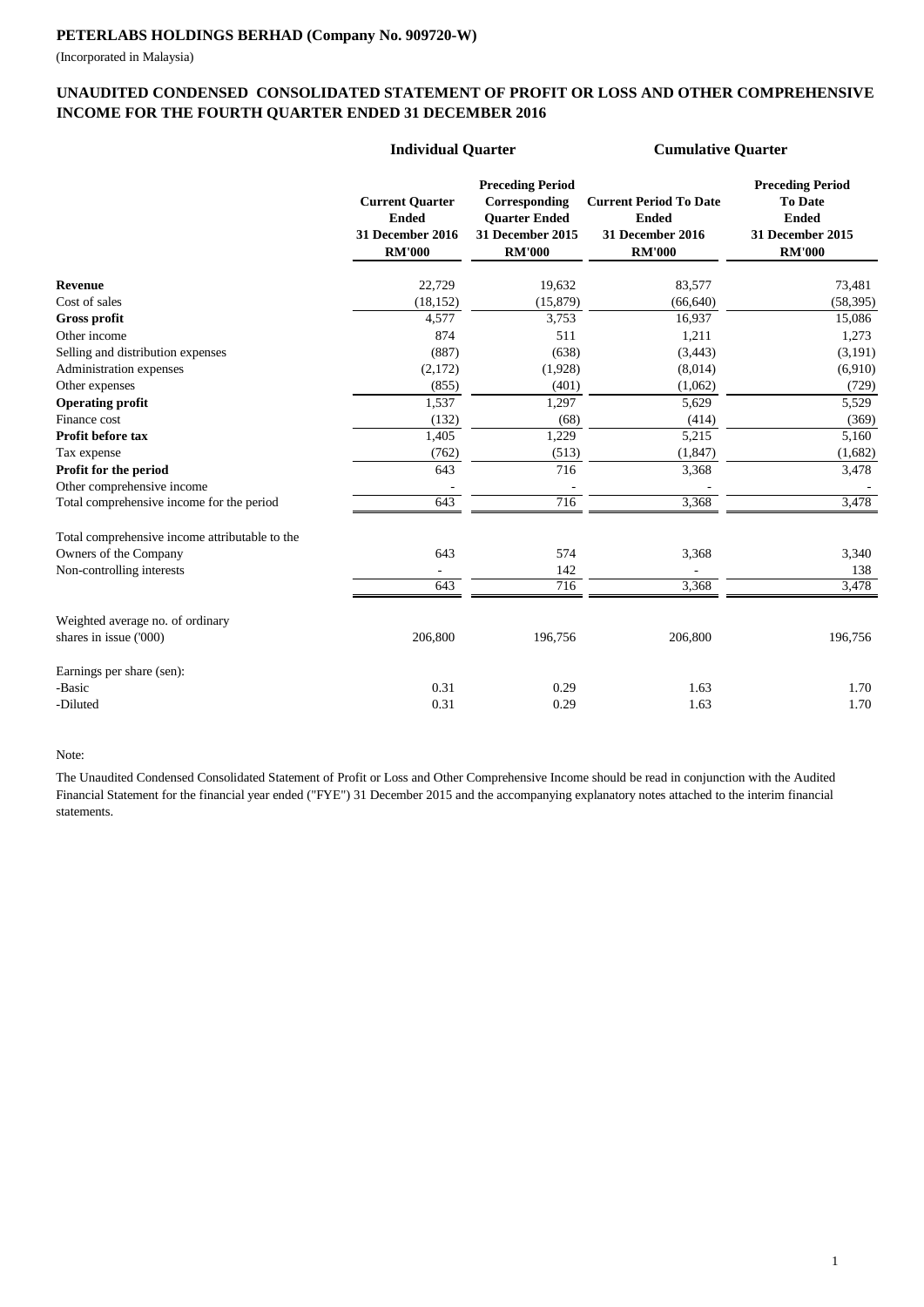(Incorporated in Malaysia)

# **AS AT 31 DECEMBER 2016 UNAUDITED CONDENSED CONSOLIDATED STATEMENT OF FINANCIAL POSITION**

|                                                                                   | <b>Unaudited</b><br>As at<br><b>31 December 2016</b> | <b>Audited</b><br>As at<br><b>31 December 2015</b> |
|-----------------------------------------------------------------------------------|------------------------------------------------------|----------------------------------------------------|
|                                                                                   | <b>RM'000</b>                                        | <b>RM'000</b>                                      |
| <b>ASSETS</b>                                                                     |                                                      |                                                    |
| <b>Non-current assets</b>                                                         |                                                      |                                                    |
| Property, plant and equipment                                                     | 18,744                                               | 12,297                                             |
| Deferred tax assets                                                               | 18,744                                               | 95<br>12,392                                       |
| <b>Current assets</b>                                                             |                                                      |                                                    |
| Inventories                                                                       | 11,596                                               | 10,820                                             |
| Trade receivables                                                                 | 21,886                                               | 21,972                                             |
| Other receivables                                                                 | 3,900                                                | 1,684                                              |
| Cash and bank balances                                                            | 5,568                                                | 3,634                                              |
|                                                                                   | 42,950                                               | 38,110                                             |
| <b>TOTAL ASSETS</b>                                                               | 61,694                                               | 50,502                                             |
| <b>EQUITY AND LIABILITIES</b>                                                     |                                                      |                                                    |
| Equity attributable to owners of the Company                                      |                                                      |                                                    |
| Share capital                                                                     | 20,680                                               | 20,680                                             |
| Share premium                                                                     | 4,477                                                | 4,477                                              |
| Unappropriated profits                                                            | 14,306                                               | 13,834                                             |
|                                                                                   | 39,463                                               | 38,991                                             |
| Non-controlling interests<br><b>Total equity</b>                                  | 39,463                                               | 38,991                                             |
| <b>Non-current liabilities</b>                                                    |                                                      |                                                    |
| Finance lease liabilities                                                         | 827                                                  | 322                                                |
| Borrowings                                                                        | 5,313                                                | 2,046                                              |
| Deferred tax liabilities                                                          | 365                                                  | 26                                                 |
|                                                                                   | 6,505                                                | 2,394                                              |
| <b>Current liabilities</b>                                                        |                                                      |                                                    |
| Trade payables                                                                    | 3,774                                                | 3,051                                              |
| Other payables                                                                    | 3,602                                                | 2,551                                              |
| Finance lease liabilities                                                         | 222                                                  | 136                                                |
| Dividend Payable                                                                  | 1,448                                                |                                                    |
| <b>Borrowings</b>                                                                 | 6,644                                                | 3,059                                              |
| Tax payables                                                                      | 36                                                   | 320                                                |
|                                                                                   | 15,726                                               | 9,117                                              |
| <b>Total liabilities</b>                                                          | 22,231                                               | 11,511                                             |
| TOTAL EQUITY AND LIABILITIES                                                      | 61,694                                               | 50,502                                             |
| Net assets per share attributable to ordinary equity holders of the Company (sen) | 19.08                                                | 18.85                                              |
|                                                                                   |                                                      |                                                    |

## Note:

The Unaudited Condensed Consolidated Statement of Financial Position should be read in conjunction with the Audited Financial Statements for the FYE 31 December 2015.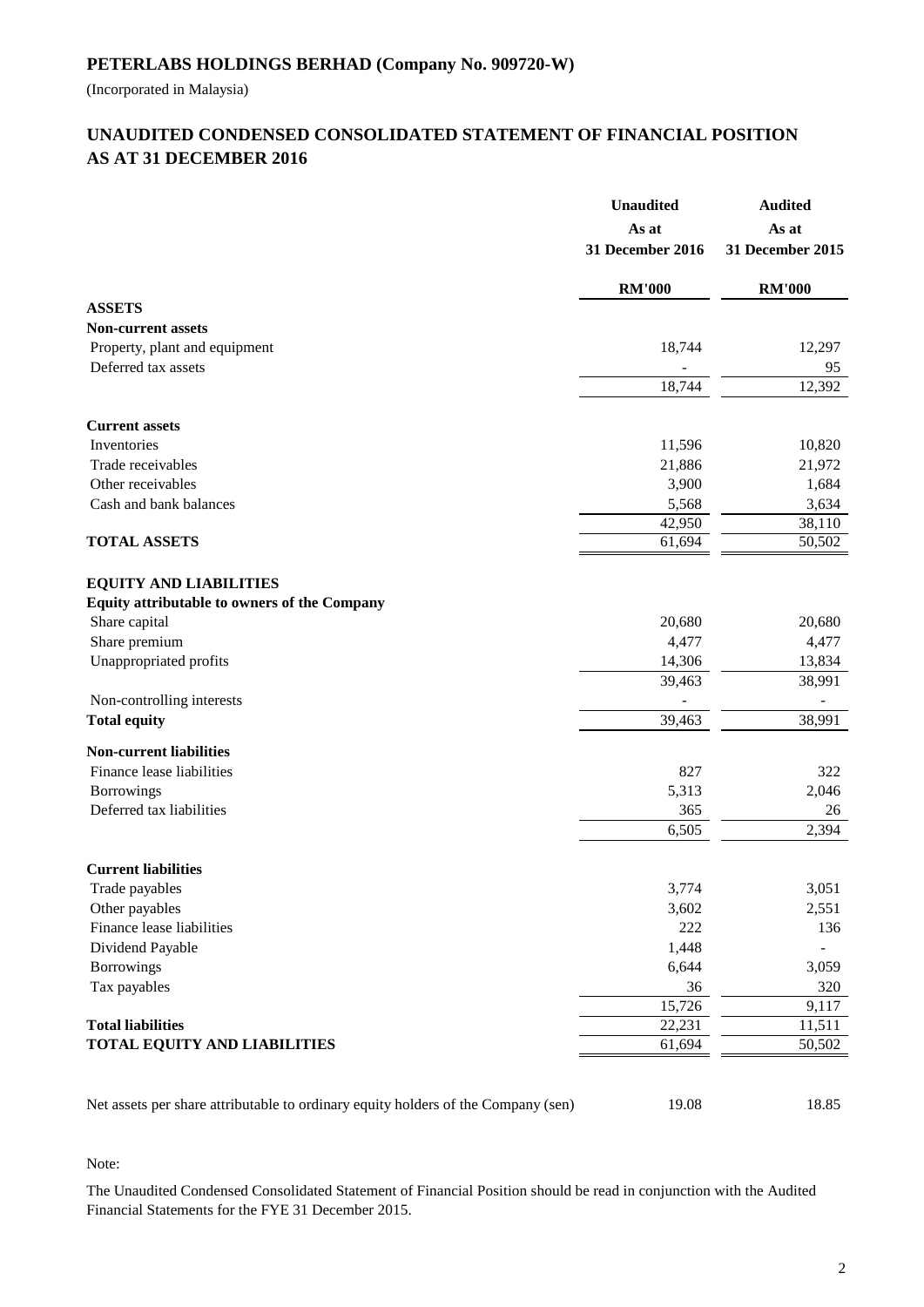(Incorporated in Malaysia)

## **FOR THE FOURTH QUARTER ENDED 31 DECEMBER 2016 UNAUDITED CONDENSED CONSOLIDATED STATEMENT OF CHANGES IN EQUITY**

|                                                                                                              | <b>Attributable to Equity Holders of the Company</b> |                                          |                                                  |                               |                                               |                                         |
|--------------------------------------------------------------------------------------------------------------|------------------------------------------------------|------------------------------------------|--------------------------------------------------|-------------------------------|-----------------------------------------------|-----------------------------------------|
|                                                                                                              | <b>Non-Distributable</b>                             |                                          | <b>Distributable</b>                             |                               |                                               |                                         |
|                                                                                                              | <b>Share</b><br>Capital<br><b>RM'000</b>             | <b>Share</b><br>Premium<br><b>RM'000</b> | Unappropriated<br><b>Profit</b><br><b>RM'000</b> | <b>Total</b><br><b>RM'000</b> | Non-controlling<br>interests<br><b>RM'000</b> | <b>Total</b><br>equity<br><b>RM'000</b> |
| At 1 January 2016                                                                                            | 20,680                                               | 4,477                                    | 13,834                                           | 38,991                        |                                               | 38,991                                  |
| Total comprehensive income<br>for the financial period                                                       |                                                      |                                          | 3,368                                            | 3,368                         |                                               | 3,368                                   |
| Dividend of 0.7% per share in respect of financial year<br>ended 31 December 2015 paid on 30 March 2016      |                                                      |                                          | (1, 448)                                         | (1, 448)                      |                                               | (1, 448)                                |
| Dividend of 0.7% per share in respect of financial year<br>ended 31 December 2016 payable on 24 January 2017 |                                                      |                                          | (1,448)                                          | (1, 448)                      |                                               | (1, 448)                                |
| At 31 December 2016 (Unaudited)                                                                              | 20,680                                               | 4,477                                    | 14,306                                           | 39,463                        | $\overline{\phantom{a}}$                      | 39,463                                  |
| At 1 January 2015                                                                                            | 18,800                                               | 2,691                                    | 11,434                                           | 32,925                        | (138)                                         | 32,787                                  |
| Private Placement                                                                                            | 1,880                                                | 1,786                                    |                                                  | 3,666                         |                                               | 3,666                                   |
| Total comprehensive income<br>for the financial period                                                       |                                                      |                                          | 3,340                                            | 3,340                         | 138                                           | 3,478                                   |
| Dividend of 0.5% per share in respect of financial year<br>ended 31 December 2014 paid on 25 February 2015   |                                                      |                                          | (940)                                            | (940)                         |                                               | (940)                                   |
| At 31 December 2015 (Audited)                                                                                | 20,680                                               | 4,477                                    | 13,834                                           | 38,991                        | $\sim$                                        | 38,991                                  |

Note:

The Unaudited Condensed Consolidated Statement of Changes In Equity should be read in conjunction with the Audited Financial Statements for the FYE 31 December 2015.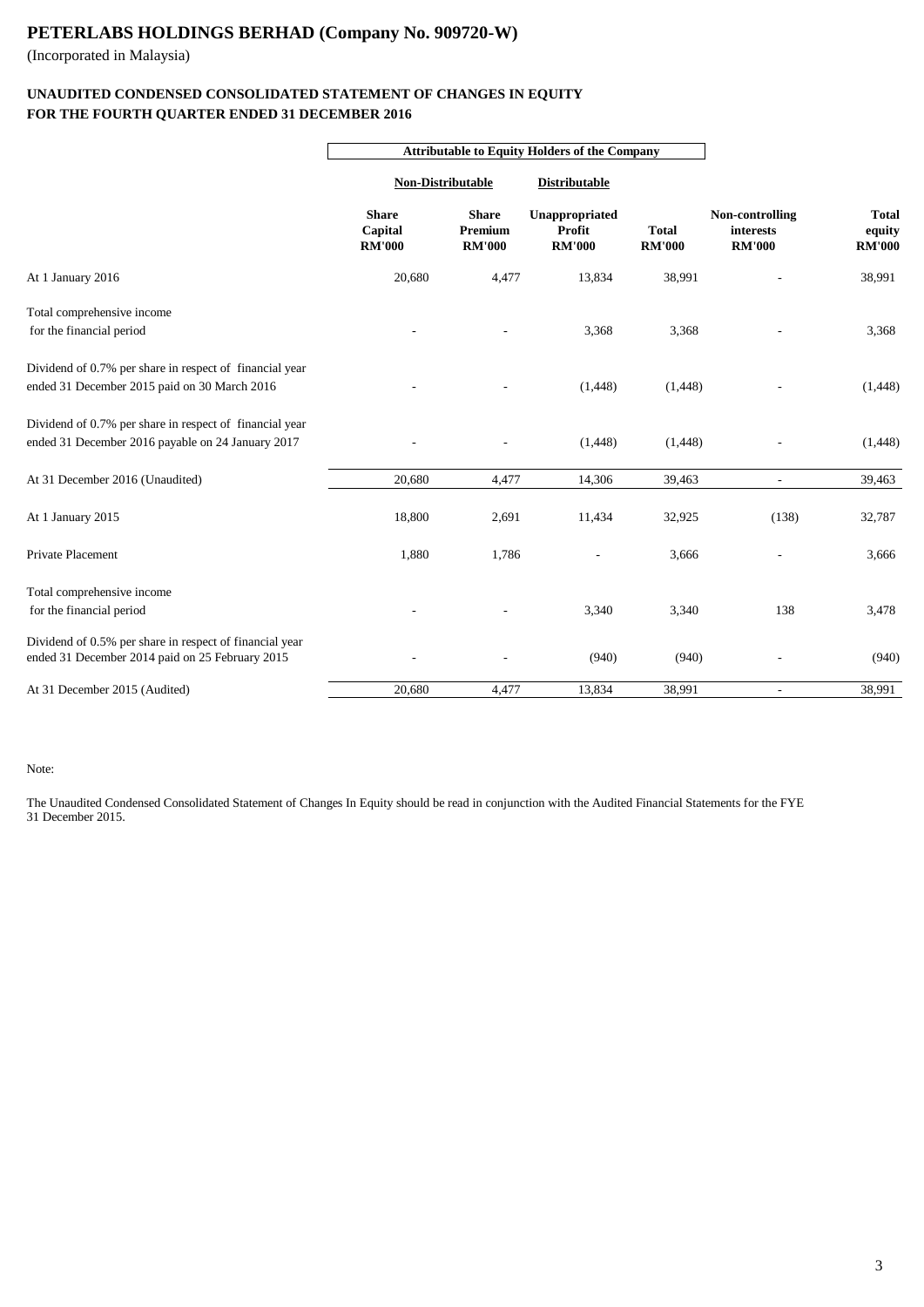(Incorporated in Malaysia)

## **UNAUDITED CONDENSED CONSOLIDATED STATEMENT OF CASH FLOWS FOR THE FOURTH QUARTER ENDED 31 DECEMBER 2016**

|                                                                | <b>Current Period</b><br><b>To Date Ended</b><br><b>31 December 2016</b><br>(Unaudited)<br><b>RM'000</b> | <b>Preceding Year</b><br>Corresponding<br><b>Period Ended</b><br><b>31 December 2015</b><br>(Audited)<br><b>RM'000</b> |
|----------------------------------------------------------------|----------------------------------------------------------------------------------------------------------|------------------------------------------------------------------------------------------------------------------------|
| <b>OPERATING ACTIVITIES</b>                                    |                                                                                                          |                                                                                                                        |
| Profit before tax                                              | 5,215                                                                                                    | 5,160                                                                                                                  |
| Adjustments for:-                                              |                                                                                                          |                                                                                                                        |
| - Non cash items                                               | 1,246                                                                                                    | 1,068                                                                                                                  |
| - Non-operating items                                          | 154                                                                                                      | 284                                                                                                                    |
| Operating profit before working capital changes                | 6,615                                                                                                    | 6,512                                                                                                                  |
| Changes in working capital                                     |                                                                                                          |                                                                                                                        |
| Inventories                                                    | (539)                                                                                                    | (3,256)                                                                                                                |
| Receivables                                                    | (2,408)                                                                                                  | (3,531)                                                                                                                |
| Payables                                                       | 3,220                                                                                                    | 1,016                                                                                                                  |
| <b>Bill</b> payables                                           | 3,141                                                                                                    | (402)                                                                                                                  |
| <b>Cash generated from operations</b>                          | 10,029                                                                                                   | 339                                                                                                                    |
| Tax expense paid                                               | (1,697)                                                                                                  | (1,273)                                                                                                                |
| Interest received                                              | 114                                                                                                      | 84                                                                                                                     |
| Interest paid                                                  | (197)                                                                                                    | (208)                                                                                                                  |
| Net cash from/(used in) operating activities                   | 8,249                                                                                                    | (1,058)                                                                                                                |
| <b>INVESTING ACTIVITIES</b>                                    |                                                                                                          |                                                                                                                        |
| Purchase of property, plant and equipment                      | (7,018)                                                                                                  | (1,623)                                                                                                                |
| Proceed from disposal of property, plant and equipment         | 142                                                                                                      | 43                                                                                                                     |
| Net cash used in investing activities                          | (6, 876)                                                                                                 | (1,580)                                                                                                                |
| <b>FINANCING ACTIVITIES</b>                                    |                                                                                                          |                                                                                                                        |
| Dividend paid on ordinary shares                               | (1,448)                                                                                                  | (940)                                                                                                                  |
| Dividend payable on ordinary shares                            | (1,448)                                                                                                  |                                                                                                                        |
| Interest paid                                                  | (217)                                                                                                    | (160)                                                                                                                  |
| Proceeds from issuance of shares pursuant to private placement |                                                                                                          | 3,666                                                                                                                  |
| Repayment of term loan                                         | (488)                                                                                                    | (419)                                                                                                                  |
| Drawdown of term loan                                          | 4,200                                                                                                    |                                                                                                                        |
| Repayment of finance lease liabilities                         | (48)                                                                                                     | (116)                                                                                                                  |
| Net cash from financing activities                             | 551                                                                                                      | 2,031                                                                                                                  |
| <b>Net Changes In Cash And Cash Equivalents</b>                | 1,924                                                                                                    | (607)                                                                                                                  |
| <b>Effect of exchange rate changes</b>                         | 10                                                                                                       | 27                                                                                                                     |
| Cash And Cash Equivalents At The Beginning Of The Period       | 3,634                                                                                                    | 4,214                                                                                                                  |
| Cash And Cash Equivalents At The End Of The Period             | 5,568                                                                                                    | 3,634                                                                                                                  |

Note:

The Unaudited Condensed Consolidated Statement of Cash Flows should be read in conjunction with the Audited Financial Statements for the FYE 31 December 2015.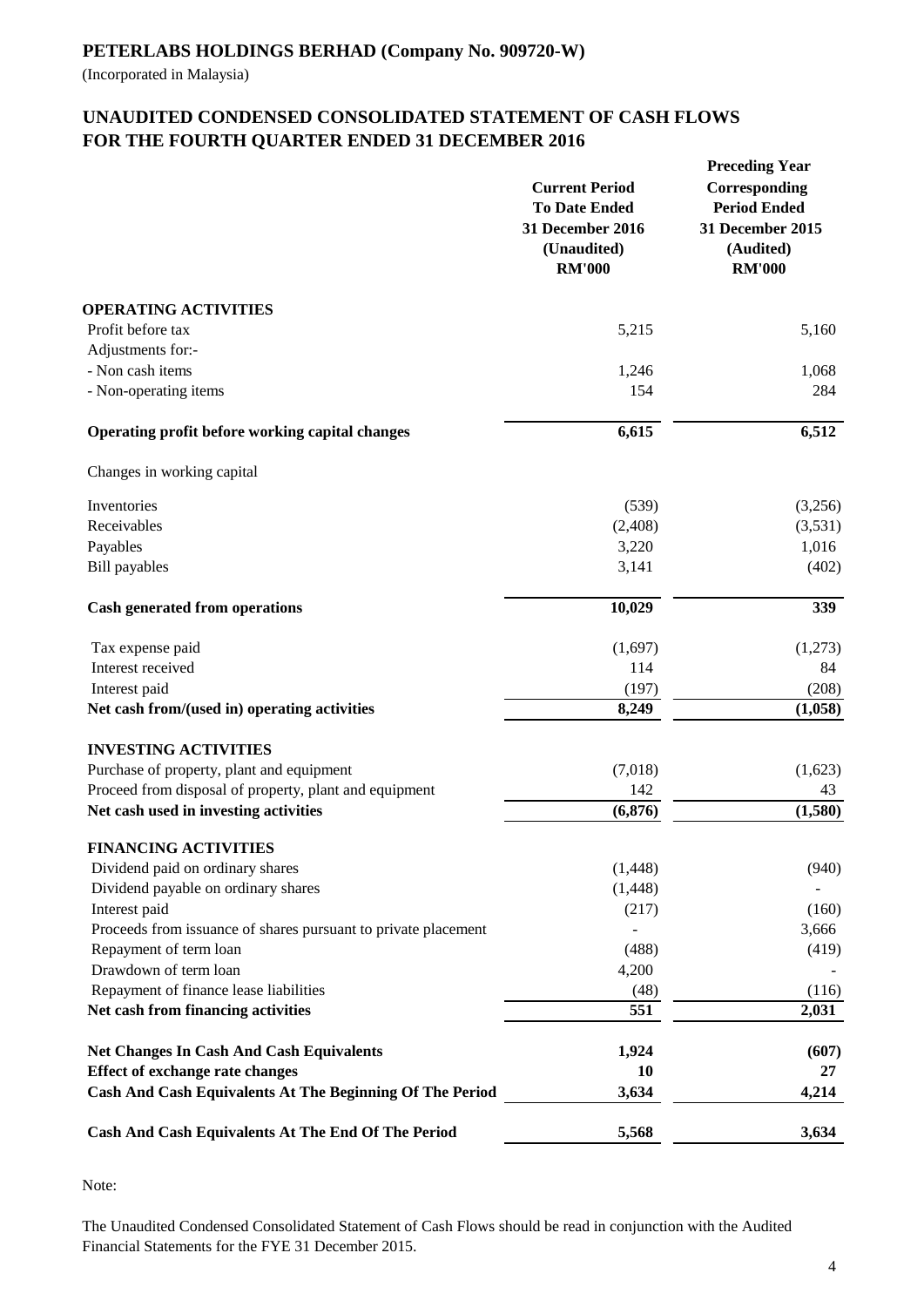## **QUARTERLY REPORT FOR THE FOURTH QUARTER ENDED 31 DECEMBER 2016**

#### **NOTES TO THE INTERIM REPORT FOR THE FINANCIAL PERIOD ENDED 31 DECEMBER 2016**

### **A: EXPLANATORY NOTES PURSUANT TO THE MALAYSIAN FINANCIAL REPORTING STANDARDS 134 (MFRS 134): INTERIM FINANCIAL REPORTING**

#### **A1. Basis preparation**

The interim financial statements are unaudited and have been prepared in accordance with MFRS 134: Interim Financial Reporting and Appendix 9B of the ACE Market Listing Requirements ("ACE LR").

The interim financial statements should be read in conjunction with the Audited Financial Statements of the Group for the FYE 31 December 2015 and the accompanying explanatory notes attached to the interim financial report.

#### **A2. Significant Accounting Policies**

Significant accounting policies adopted by the Group in these interim financial statements are consistent with those of the audited financial statements for the FYE 31 December 2015.

The Group has adopted the Malaysian Financial Reporting Standards ("MFRS") framework issued by Malaysian Accounting Standards Board ("MASB") with effect from 1 January 2012. This MFRS framework was introduced by MASB in order to fully converge Malaysia's existing Financial Reporting Standards ("FRS") framework with the International Financial Reporting Standards ("IFRS") framework issued by the International Accounting Standards Board. There has been no material impact upon the adoption of the MFRS on the financial statements of the Group.

The Group has not early adopted new or revised MFRSs and IC Interpretations that are relevant and effective for accounting periods beginning on or after 1 January 2016.

The Directors anticipate that the adoption of new and revised MFRSs and IC Interpretations will have no material impact on the financial statements of the Group in the period of initial application.

#### **A3. Auditors' report**

There was no qualification on the Audited Financial Statements of the Group for the FYE 31 December 2015.

#### **A4. Seasonal or cyclical factors**

The operations of the Group were not significantly affected by seasonal or cyclical factors during the current financial quarter under review and current year-to-date.

#### **A5. Items of unusual nature and amount**

There were no unusual items affecting assets, liabilities, equity, net income or cash flow of the Group during the quarter under review and current year-to-date.

### **A6. Material changes in estimates**

There were no changes in estimates that had a material effect in the current quarter and period to date results.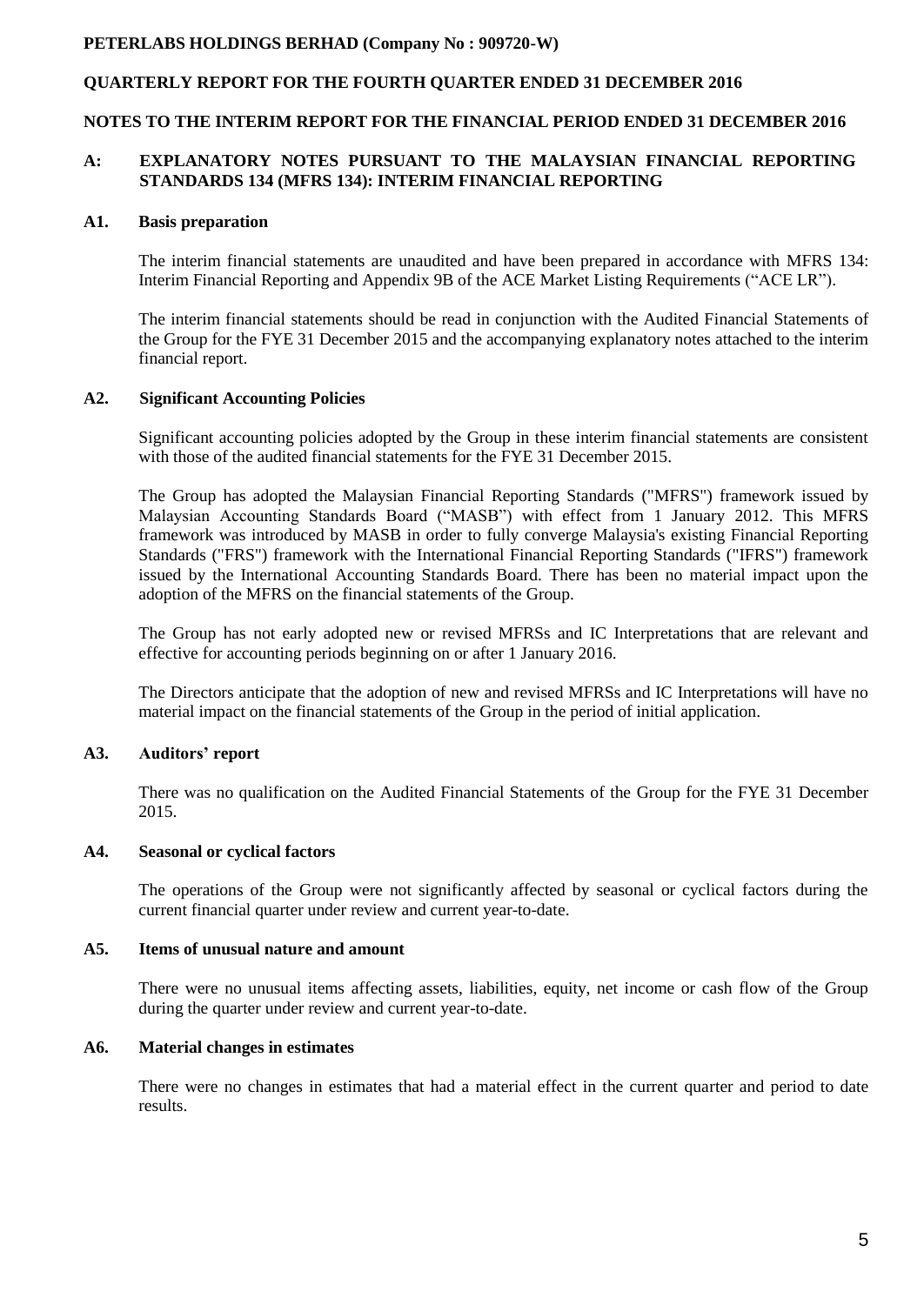## **QUARTERLY REPORT FOR THE FOURTH QUARTER ENDED 31 DECEMBER 2016 (CONT'D)**

## **NOTES TO THE INTERIM REPORT FOR THE FINANCIAL PERIOD ENDED 31 DECEMBER 2016 (CONT'D)**

## **A7. Profit for the period**

Profit for the current quarter and period-to-date ended 31 December 2016 is arrived at after charging / (crediting), amongst other items, the following:

|                                          | Quarter<br><b>Ended</b>     | <b>Period To Date</b><br><b>Ended</b> |
|------------------------------------------|-----------------------------|---------------------------------------|
|                                          | 31.12.2016<br><b>RM'000</b> | 31.12.2016<br><b>RM'000</b>           |
| Other income including investment income | (189)                       | (354)                                 |
| Unrealised foreign exchange gain         | (169)                       | (11)                                  |
| Net Realised foreign exchange loss       | 247                         | 238                                   |
| Interest expense                         | 132                         | 414                                   |
| Interest income                          | (30)                        | (114)                                 |
| Depreciation                             | 361                         | 1,212                                 |
| Gain on disposal of property, plant and  |                             |                                       |
| equipment                                | (64)                        | (142)                                 |
| Inventories written down                 |                             | 202                                   |
| Reversal of inventories written down     | (92)                        | (439)                                 |

#### **A8. Segmental information**

The Group is organised into the following operating segments:

- a) Trading
- b) Manufacturing

| <b>Quarter ended</b><br><b>31 December 2016</b> | <b>Trading</b><br><b>RM'000</b> | <b>Manufacturing</b><br>RM | <b>Eliminations</b><br><b>RM'000</b> | Consolidated<br><b>RM'000</b> |
|-------------------------------------------------|---------------------------------|----------------------------|--------------------------------------|-------------------------------|
|                                                 |                                 | .000                       |                                      |                               |
| <b>Revenue from</b>                             |                                 |                            |                                      |                               |
| External customers                              | 20,923                          | 1,806                      |                                      | 22,729                        |
| Inter-segment revenue                           | 2,990                           | 7,646                      | (10, 636)                            |                               |
| <b>Total revenue</b>                            | 23,913                          | 9,452                      | (10,636)                             | 22,729                        |
| <b>Profit before tax</b>                        | 874                             | 531                        | -                                    | 1,405                         |
| Tax expense                                     |                                 |                            |                                      | (762)                         |
| Profit for the period                           |                                 |                            |                                      | 643                           |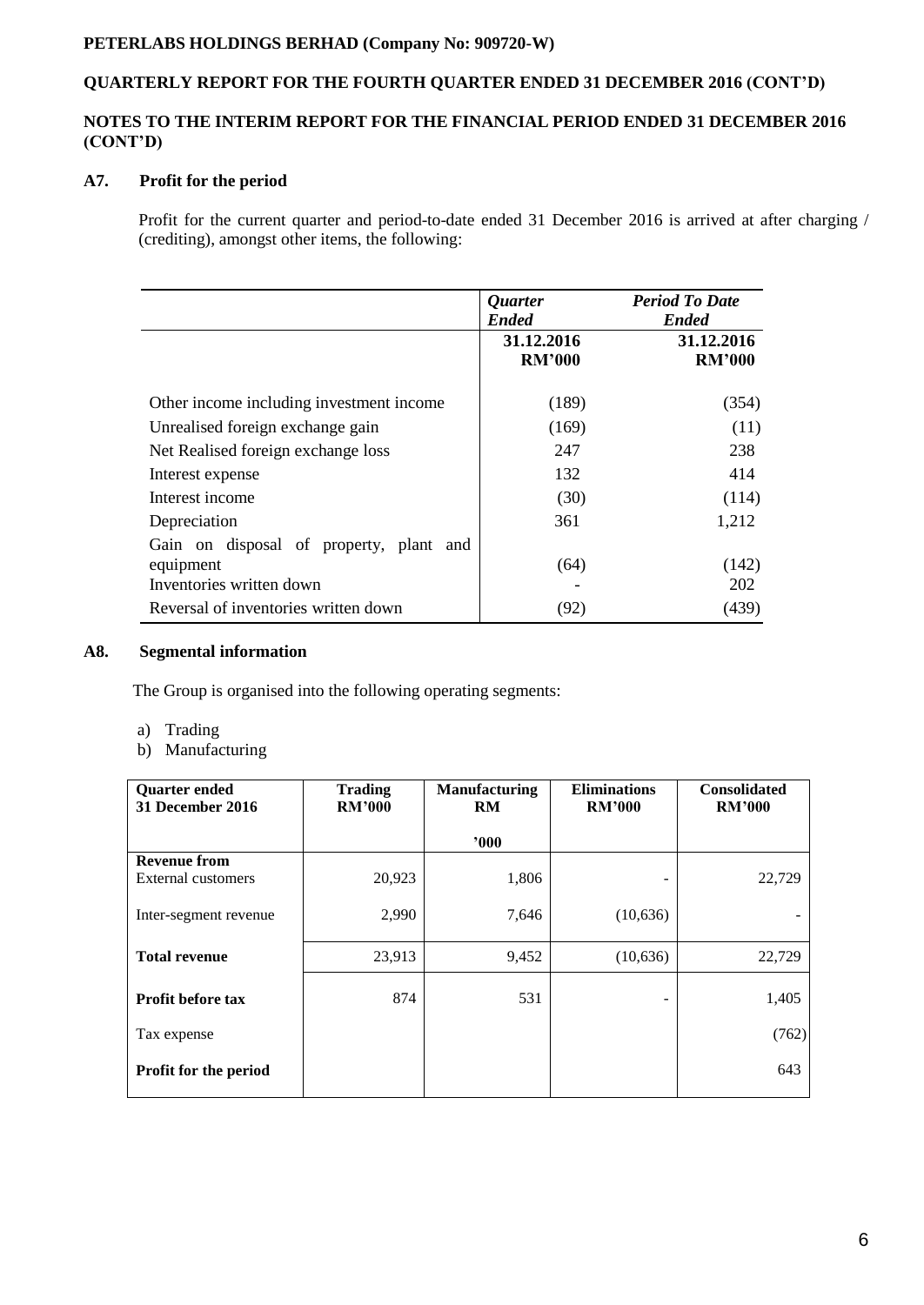## **QUARTERLY REPORT FOR THE FOURTH QUARTER ENDED 31 DECEMBER 2016 (CONT'D)**

## **NOTES TO THE INTERIM REPORT FOR THE FINANCIAL PERIOD ENDED 31 DECEMBER 2016 (CONT'D)**

#### **A8. Segmental information (cont'd)**

| <b>Period to Date ended</b><br><b>31 December 2016</b> | <b>Trading</b><br><b>RM'000</b> | <b>Manufacturing</b><br><b>RM'000</b> | <b>Eliminations</b><br><b>RM'000</b> | <b>Consolidated</b><br><b>RM'000</b> |
|--------------------------------------------------------|---------------------------------|---------------------------------------|--------------------------------------|--------------------------------------|
| <b>Revenue from</b>                                    |                                 |                                       |                                      |                                      |
| <b>External customers</b>                              | 76,800                          | 6,777                                 |                                      | 83,577                               |
|                                                        |                                 |                                       |                                      |                                      |
| Inter-segment revenue                                  | 12,188                          | 27,161                                | (39, 349)                            |                                      |
| <b>Total revenue</b>                                   | 88,988                          | 33,938                                | (39, 349)                            | 83,577                               |
| <b>Profit before tax</b>                               | 3,869                           | 1,346                                 |                                      | 5,215                                |
| Tax expense                                            |                                 |                                       |                                      | (1, 847)                             |
| <b>Profit for the period</b>                           |                                 |                                       |                                      | 3,368                                |

## **A9. Valuation of property, plant and equipment**

There was no valuation of the property, plant and equipment in the current quarter under review.

#### **A10. Capital commitments**

|                                 | Group                      |                            |  |
|---------------------------------|----------------------------|----------------------------|--|
| Authorised and contracted for : | As at 31/12/2016<br>RM'000 | As at 31/12/2015<br>RM'000 |  |
| - Plant $&$ machinery           | $\overline{\phantom{0}}$   | 2,963                      |  |

## **A11. Material subsequent event**

Save as disclosed below, there were no material events subsequent to the end of the current financial quarter under review that have not been reflected: -

a) On 29 June 2016, Peterlabs Sdn Bhd and Osmosis Nutrition Sdn Bhd, wholly owned subsidiaries had accepted a trade facility of RM16 million and RM4.2 million term loan from Al Rajhi Banking And Investment Corporation (M) Bhd for working capital purpose and capital expenditure incurred for the acquisition of one (1) unit of 3-Storey Semi Detached Office Block cum Factory Unit in Klang. The first and final drawdown on term loan was on 27 September 2016 and 30 November 2016.

### **A12. Changes in composition of the Group**

There was no change in composition of the Group for the current quarter under review.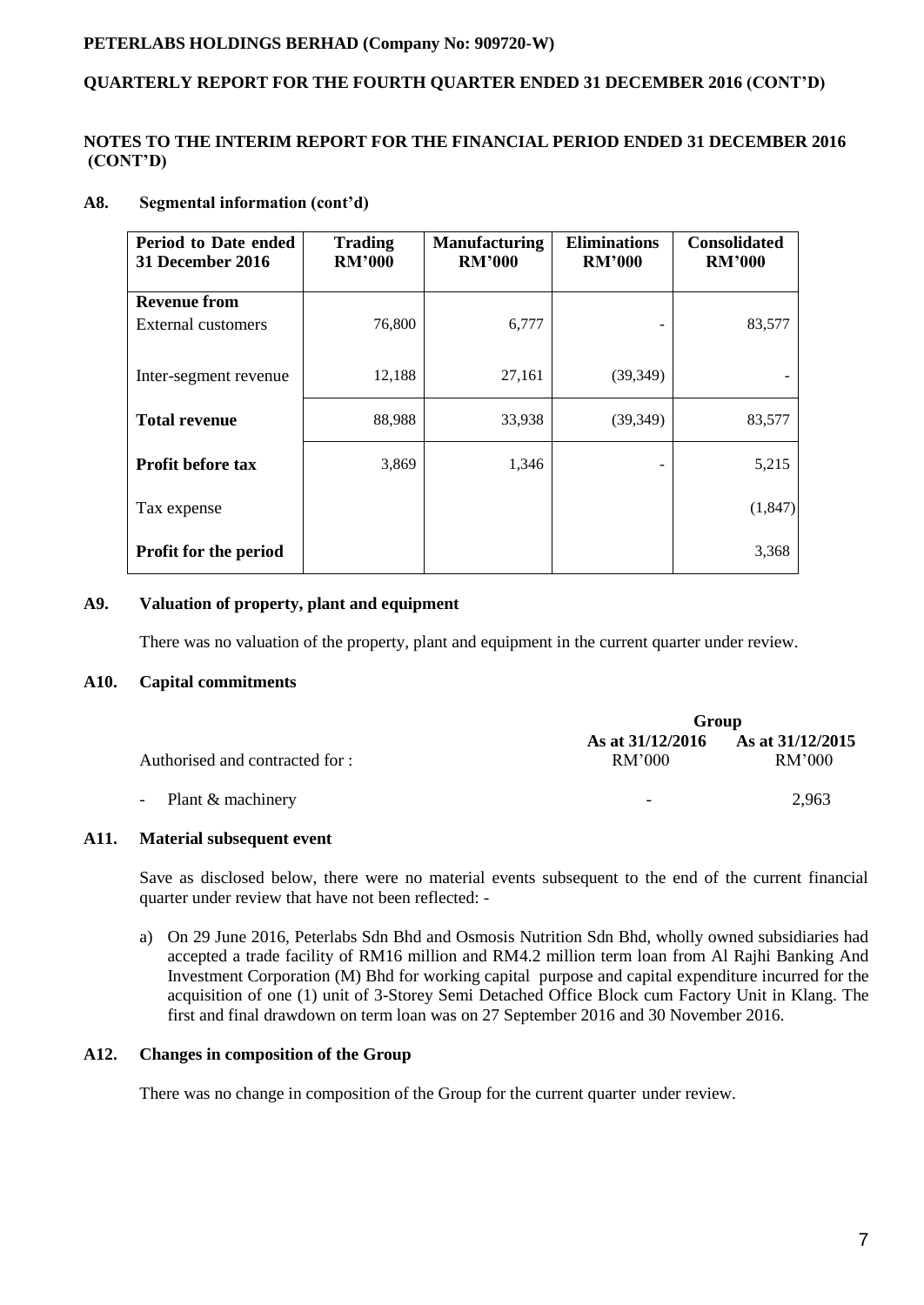## **QUARTERLY REPORT FOR THE FOURTH QUARTER ENDED 31 DECEMBER 2016 (CONT'D)**

#### **A13. Contingent liabilities or contingent assets**

|                                                                                                                     | Company                    |                            |  |
|---------------------------------------------------------------------------------------------------------------------|----------------------------|----------------------------|--|
| Corporate guarantee given by the Company to financial<br>Institutions for credit facilities granted to Subsidiaries | As at 31/12/2016<br>RM'000 | As at 31/12/2015<br>RM'000 |  |
| <b>Utilised</b><br>$\overline{\phantom{a}}$                                                                         | 11,957                     | 5,105                      |  |
| Limit<br>$\overline{\phantom{a}}$                                                                                   | 33,450                     | 13,250                     |  |
|                                                                                                                     |                            |                            |  |

## **A14. Significant related party transactions**

Save as disclosed in the Audited Financial Statements for the FYE 31 December 2015, there were no other significant related party transactions for the current quarter under review.

## **A15. Issuances, cancellations, repurchase, resale and repayment of debt and equity**

There were no issuance, cancellation, repurchase, resale and repayment of debt and equity securities for the current quarter and current year-to-date under review.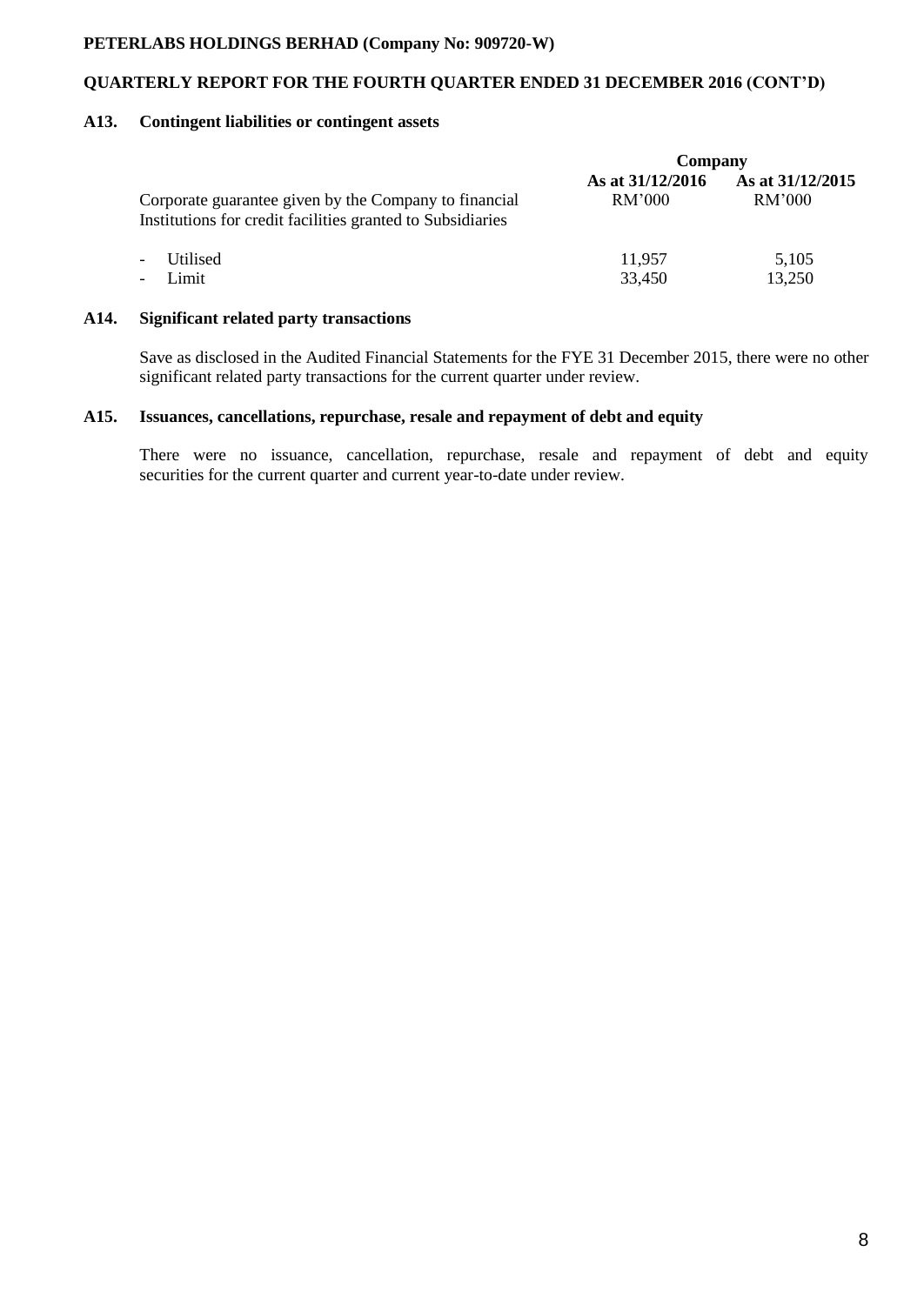## **QUARTERLY REPORT FOR THE FOURTH QUARTER ENDED 31 DECEMBER 2016 (CONT'D)**

### **B: ADDITIONAL INFORMATION PURSUANT TO THE ACE LR**

#### **B1. Review of performance**

The Group registered RM22.729 million revenue for the current quarter which represents an increase of RM3.097 million or 15.78% as compared to the revenue of RM19.632 million in the previous period's corresponding quarter. The Group registered profit before tax of RM1.405 million for the quarter under review which represents increase of RM0.176 million or 14.32% as compared to the Group's profit before tax of RM1.229 million reported in the previous period's corresponding quarter. Profit before tax increase due to higher revenue achieved coupled with higher gross margin achieved.

For the current quarter, trading segment registered revenue of RM20.923 million from the external customers and RM2.990 million from inter-company transactions and reported profit before tax of RM0.874 million for the quarter under review. In the previous quarter, the group achieved revenue of RM19.339 million from the external customers and RM2.720 million from inter-company transactions and reported profit before tax of RM1.456 million for the trading segment. The decrease in profit before tax for the trading segment for the current quarter was mainly due to lower gross margin achieved coupled with higher operating expenses incurred.

The manufacturing segment registered revenue of RM1.806 million from the external customers and RM7.646 million from inter-company transactions and reported profit before tax of RM0.531 million for the quarter under review. In the previous quarter, the Group achieved revenue of RM1.447 million from external customers and RM6.632 million from inter-company transactions and reported profit before tax of RM0.341 million for the manufacturing segment. The increase in profit before tax for the manufacturing segment for the current quarter was mainly attributable to higher gross margin achieved.

#### **B2. Material changes in the current quarter's results compared to the results of the immediate preceding quarter**

For the quarter under review, the Group registered increase in revenue of 9.35% from RM20.786 million to RM22.729 million and significance decrease in profit before tax of 21.81% from RM1.797 million to RM1.405 million as compared to preceding quarter ended 30 September 2016. The significant decrease in profit before tax was mainly attributable to lower gross margin achieved as compared with previous quarter. For the current quarter, trading segment achieved revenue of RM20.923 million and profit before tax of RM0.874 million as compared to revenue of RM19.339 million and profit before tax of RM1.456 million in the previous quarter, whilst the manufacturing segment achieved revenue of RM1.806 million and reported profit before tax of RM0.531 million as compared to revenue of RM1.447 million and profit before tax of RM0.341 million in the previous quarter.

#### **B3. Prospects**

As the Group moves forward, we will continue to keep a keen eye on our current projects as we seek out new opportunities to expand the business into both domestic and foreign markets. With the new plants, we look forward to developing and maintaining both our current and new markets.

In the future, the Group looks to development in expanding its range of biological products as well to obtain Good Manufacturing Practice ("GMP") Resources accreditation to achieve higher quality standards for all our products. The Group will continue to look out for opportunities to expand its business in Malaysia and overseas.

Despite the current challenging business environment, barring any unforeseen circumstances, the Board of Directors expects the performance of the Group to remain satisfactory in the future.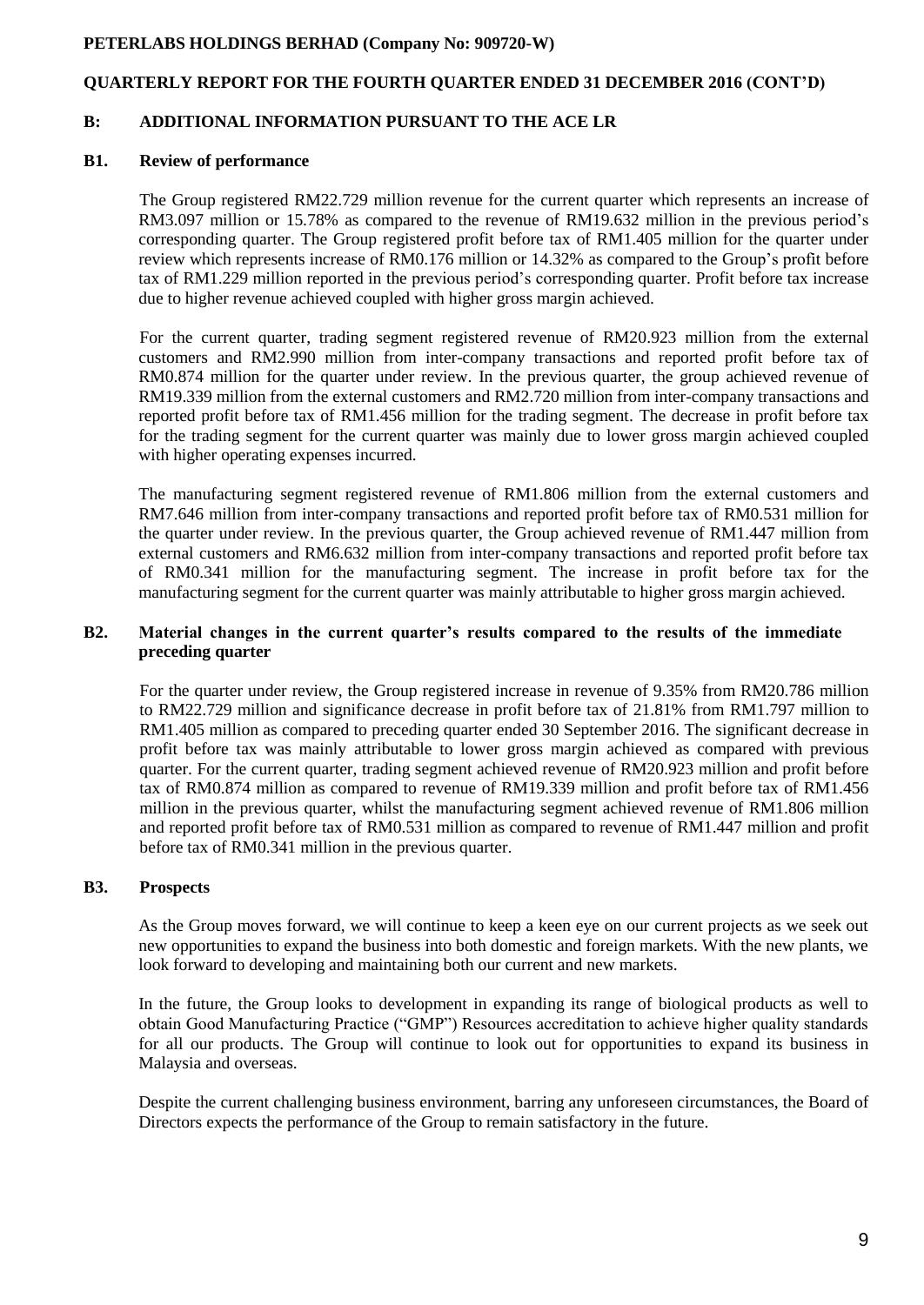## **QUARTERLY REPORT FOR THE FOURTH QUARTER ENDED 31 DECEMBER 2016 (CONT'D)**

#### **B4. Profit forecast**

No profit forecast has been issued by the Group previously in any public document.

#### **B5. Tax expense**

|                  | Current quarter ended<br>31.12.2016<br><b>RM'000</b> | <b>Current year to-date</b><br>31.12.2016<br><b>RM'000</b> |  |
|------------------|------------------------------------------------------|------------------------------------------------------------|--|
| Income tax       |                                                      |                                                            |  |
| - Current period | 542                                                  | 1,413                                                      |  |
| - Deferred Tax   | 220                                                  | 434                                                        |  |
|                  | 762                                                  |                                                            |  |

The Group's effective tax rate for the current quarter and current year-to-date were higher than the statutory rate due to losses incurred by subsidiaries and certain expenses which were not deductible for tax purposes.

#### **B6. Profit from sale of unquoted investments and/or properties**

There was no disposal of unquoted investments or properties for the current quarter under review.

## **B7. Quoted securities**

There was no acquisition and/or disposal of quoted securities for the current quarter under review.

## **B8. Status of corporate proposals**

Save as disclosed below, there were no other corporate proposals announced but not completed as at the date of this report:

a) On 27 April 2016 and 28 April 2016, RHB Investment Bank Berhad had, on behalf of the Board, announced that the Company proposes to undertake a special Bumiputera issue by topping up the difference between the prescribed equity requirement of 12.50% of the Company's enlarged issued and paid-up share capital and the percentage of equity interest which had been allocated to its Bumiputera investors via public balloting when the Company was listed on 26 July 2011 for the purposes of complying with the Bumiputera equity condition which was imposed by the Securities Commission Malaysia (Equity Compliance Unit) ("SC(ECU)") via its approval letter dated 22 December 2010 for the Company's initial public offering ("Proposed Special Bumiputera Issue").

Further to the above, on 6 June 2016 and 7 June 2016, RHB Investment Bank Berhad had, on behalf of the Board, announced further details on the Proposed Special Bumiputera Issue and the approval received from the SC(ECU), via its letter dated 3 June 2016 which was received on 6 June 2016, approving the Proposed Special Bumiputera Issue.

Subsequently, on 28 June 2016, the shareholders of the Company had approved the renewal of the Company's authority to issue Shares pursuant to Section 132D of the Companies Act, 1965 which will be utilised for the Proposed Special Bumiputera Issue.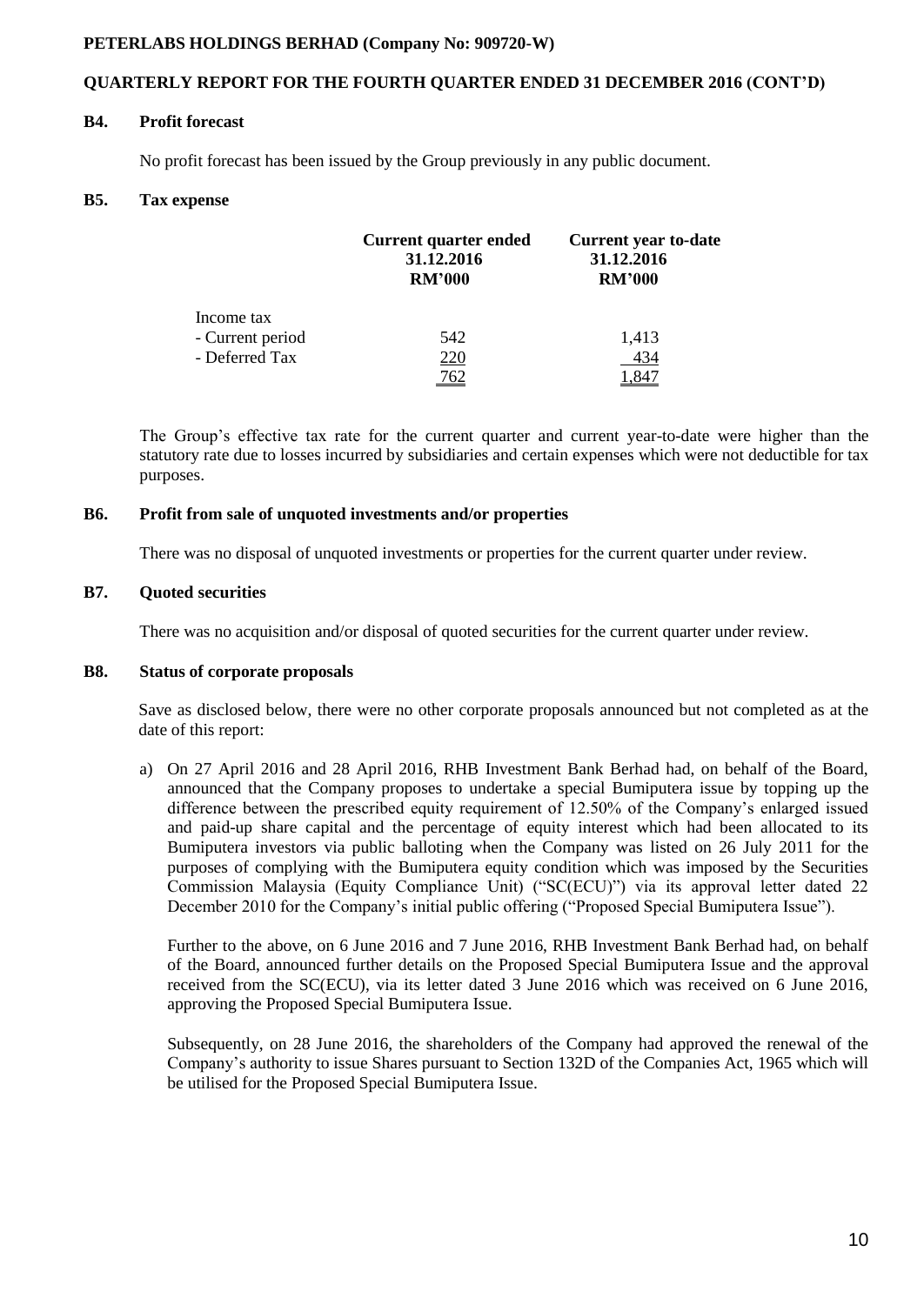## **QUARTERLY REPORT FOR THE FOURTH QUARTER ENDED 31 DECEMBER 2016 (CONT'D)**

#### **B8. Status of corporate proposals (cont'd)**

In addition to that, on 30 June 2016, RHB Investment Bank Berhad had, on behalf of the Board, announced that MITI has, via its letter dated 29 June 2016 taken note and has no objection for the Company to undertake the special Bumiputera issue of up to 19,270,000 new PLabs Shares ("Special Bumiputera Shares") to comply with the Bumiputera Equity Requirement, representing approximately 8.52% of the new enlarged issued and paid-up share capital of PLabs to Bumiputera investors to be identified by the Company and/or MITI and approved by MITI at an issue price to be determined later.

Further to the above, on 29 July 2016, RHB Investment Bank Berhad had, on behalf of the Board, announced that the additional listing application in relation to the Proposed Special Bumiputera Issue has been submitted to Bursa Malaysia Securities Berhad ("Bursa Securities").

On 5 August 2016, RHB Investment Bank Berhad had, on behalf of the Board, announced that Bursa Securities had, via its letter dated 4 August 2016, approved the listing and quotation of up to 19,270,000 Special Bumiputera Shares to be issued pursuant to the Proposed Special Bumiputera Issue.

On 17 January 2017, RHB Investment Bank Berhad had, on behalf of the Board, announced that an application has been submitted to Bursa Securities to seek its approval for an extension of time for the Company to implement the Special Bumiputera Issue and Bursa Securities had, vide its letter dated 18 January 2017 (which was received on 19 January 2017), resolved to grant the company an extension of time of six (6) months up to 3 August 2017 for the Company to complete the implementation of the Special Bumiputera Issue.

b) On 8 August 2016 the company announced that on 3 August 2016, the Company received notices from Companies Commission of Malaysia ("CCM") in respect of its wholly-owned subsidiaries, Biojava Sdn Bhd and OMS Aquaculture Sdn Bhd, being struck off from CCM under Section 308(1) of the Companies Act, 1965 with effect from 19 April 2016 and 29 April 2016 respectively. Accordingly Biojava Sdn Bhd and OMS Aquaculture Sdn Bhd shall cease to be the subsidiaries of the Company with effect from the date hereof.

### **B9. Group borrowings and debts securities**

The Group's borrowings as at 31 December 2016 were as follows:

|                               | <b>Secured</b><br><b>RM'000</b> | <b>Unsecured</b><br><b>RM'000</b> | <b>Total</b><br><b>RM'000</b> |
|-------------------------------|---------------------------------|-----------------------------------|-------------------------------|
| <b>Short term borrowings:</b> |                                 |                                   |                               |
| Finance lease liabilities     |                                 | 222                               | 222                           |
| <b>Bank borrowings</b>        | 6,644                           |                                   | 6,644                         |
| Total                         | 6,644                           | 222                               | 6,866                         |
|                               | <b>Secured</b><br><b>RM'000</b> | <b>Unsecured</b><br><b>RM'000</b> | <b>Total</b><br><b>RM'000</b> |
| Long term borrowings:         |                                 |                                   |                               |
| Finance lease liabilities     |                                 | 827                               | 827                           |
| <b>Bank borrowings</b>        | 5,313                           |                                   | 5,313                         |
| Total                         |                                 |                                   |                               |

All the Group's borrowings are denominated in Ringgit Malaysia.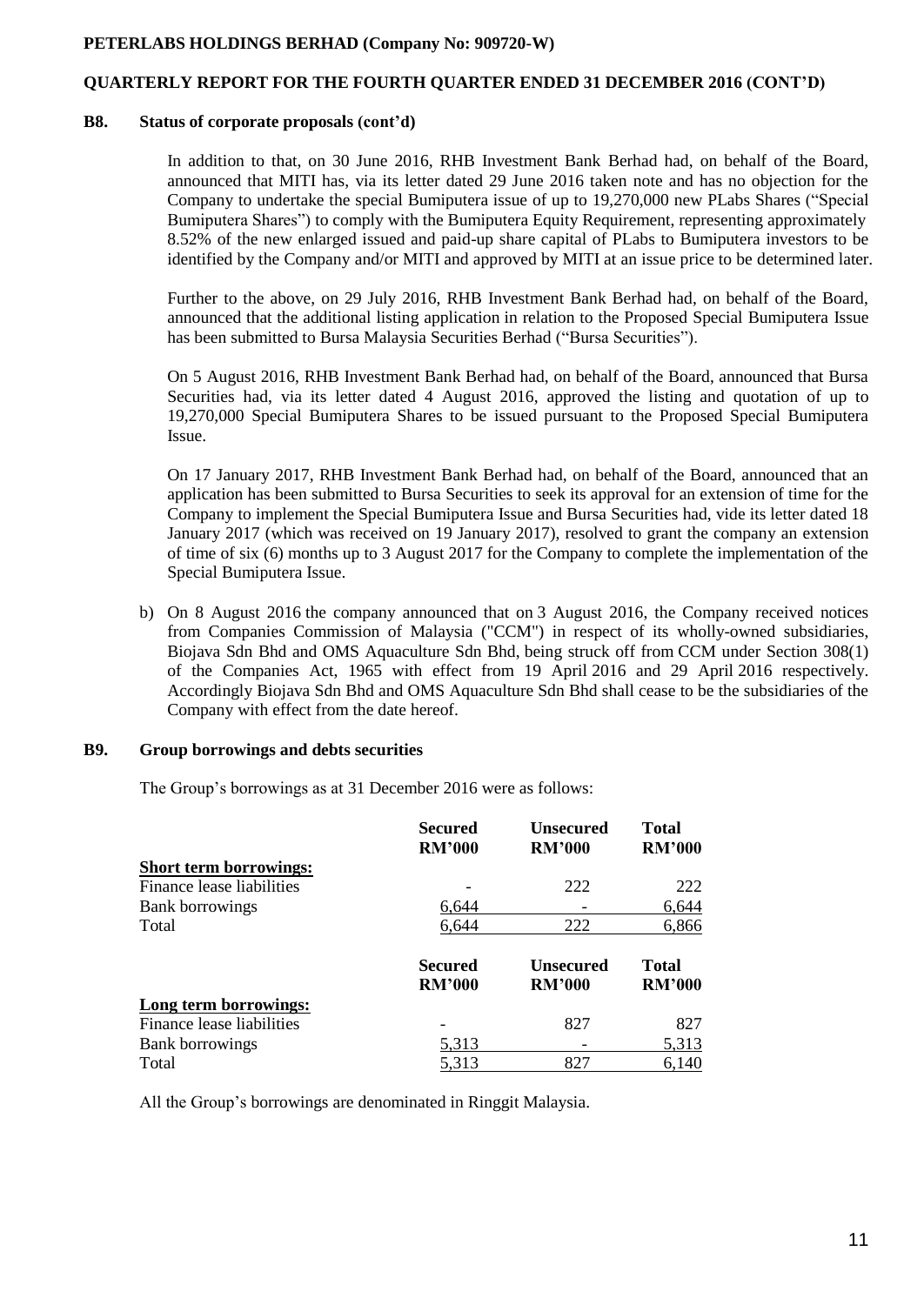## **QUARTERLY REPORT FOR THE FOURTH QUARTER ENDED 31 DECEMBER 2016 (CONT'D)**

#### **B10. Off balance sheet financial instruments**

The Group does not have any financial instruments with off-balance sheet risk as at the date of this quarterly report.

### **B11. Material litigation**

As at the date of this announcement, neither the Company nor any of its subsidiary companies is engaged in any material litigation and/or arbitration either as plaintiff or defendant, which has a material effect on the financial position of the Company or its subsidiary companies and the Directors are not aware of any proceedings pending or threatened or of any facts likely to give rise to any proceedings which might materially and adversely affect the financial position or business of the Company or its subsidiary companies.

## **B12. Dividends**

- a) The directors declared an interim single-tier tax exempt dividend of 0.7 sen per ordinary share amounting to RM1,447,600 in respect of the financial year ended 31 December 2015 which was paid on 30 March 2016 (previous financial year ended 31 December 2014: declared a single-tier tax exempt dividend of 0.5 sen per ordinary share amounting to RM 0.940 million which was paid on 25 February 2015.
- **b)** Subsequent to the end of the financial year, an interim single tier dividend, in respect of the financial year ended 31 December 2016, of 0.7 sen per share on 206,800,000 ordinary shares, amounting to RM1,447,600 had been declared and already paid on 24 January 2017. Such dividend will accounted for in shareholders' equity as an appropriation of unappropriated profits in the financial year ending 31 December 2016.

### **B13. Earnings per share**

The basic and diluted earnings per share is calculated based on the Group's comprehensive income attributable to equity holders of the Company divided by the weighted average number of ordinary shares as follows:

|                                                               | <b>Ouarter Ended</b> |            | <b>Year To Date Ended</b> |            |
|---------------------------------------------------------------|----------------------|------------|---------------------------|------------|
|                                                               | 31.12.2016           | 31.12.2015 | 31.12.2016                | 31.12.2015 |
| Comprehensive income<br>attributable to owners of the         |                      |            |                           |            |
| Company (RM'000)                                              | 643                  | 574        | 3,368                     | 3,340      |
| Weighted average number of<br>ordinary shares in issue ('000) | 206,800              | 196,756    | 206,800                   | 196,756    |
| Earnings per share (sen)                                      |                      |            |                           |            |
| <b>Basic</b>                                                  | 0.31                 | 0.29       | 1.63                      | 1.70       |
| Diluted                                                       | 0.31                 | 0.29       | 1.63                      | 1.70       |